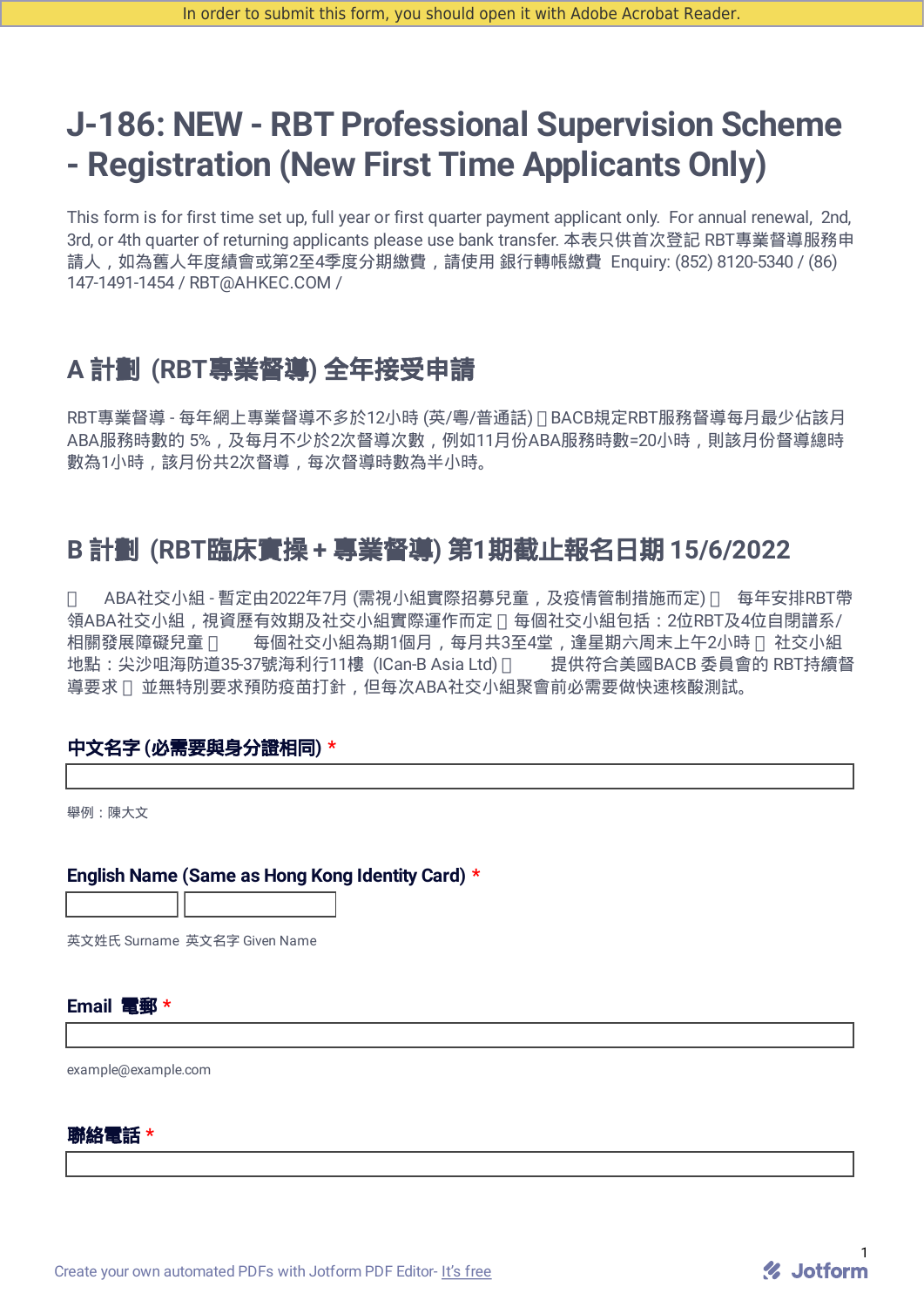#### 經常居住地區 **\***

香港 澳門 內地 台灣  $\circ$ 

## 主要從事**ABA**服務地區 **\***

香港

澳門

內地

 $\circ$ 

台灣

## 香港**/**澳門**/**內地**/**台灣身分證號碼 **\***

#### 學歷 **\***

高中

大學本科 / 學士

碩士

博士

 $\circ$ 

## 大學本科專業 **(**例如:心理學、師範、社工**....)**

#### 職業 **\***

## 工作機構名稱 **(**如適用**)**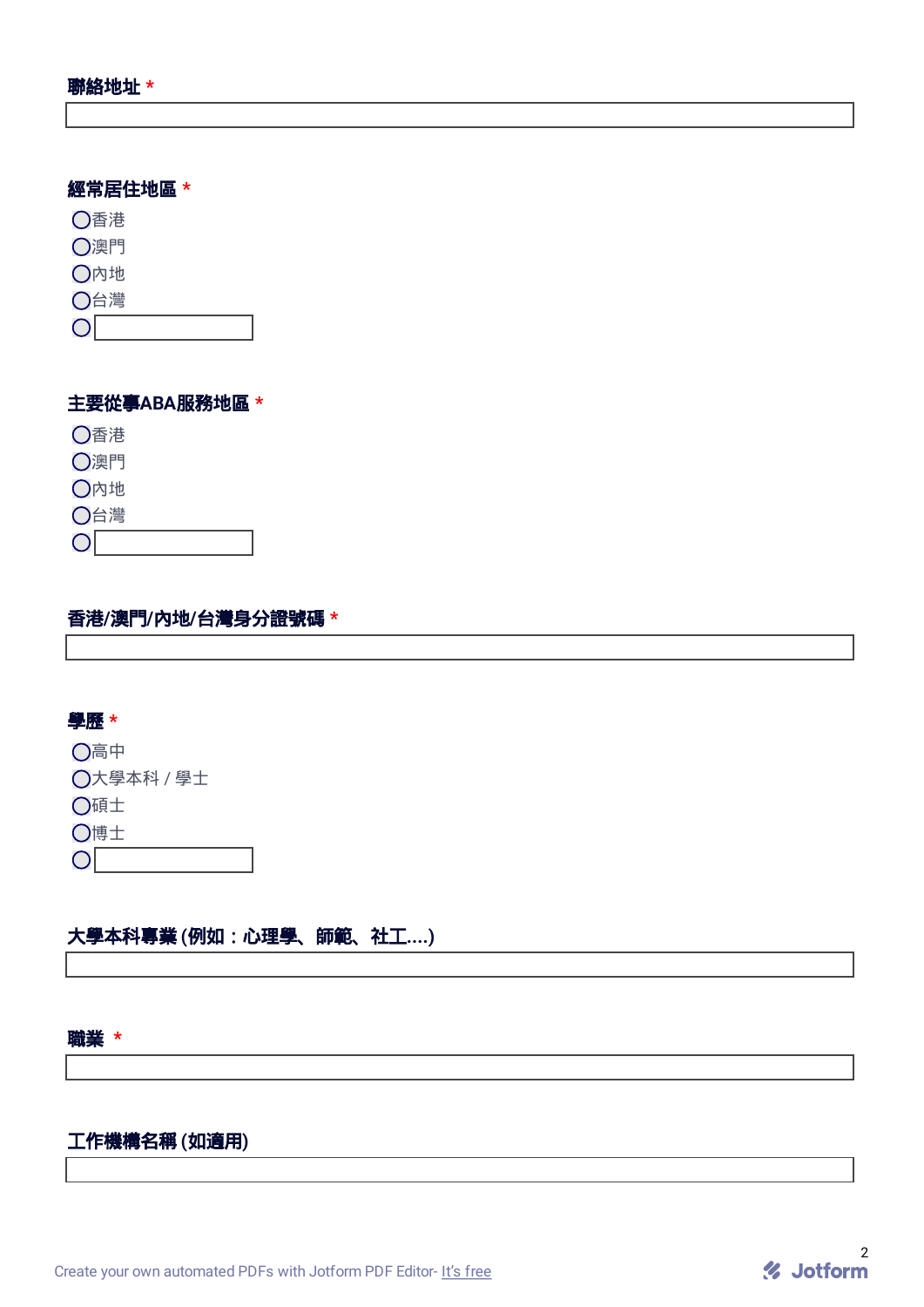## 工作機構**/**個人**ABA**服務對象的主要殘疾類別 **(**可選多項**) \***

- 自閉譜系
- $\square$  ADHD
- □ 學習障礙
- 智力障礙
- 一般性 (非殘疾)
- □暫時未定
- $\Box$  and  $\Box$

#### 工作機構**/**個人**ABA**服務對象的主要年齡人士 **(**可選多項**) \***

- □ 兒童 (0-10)
- □ 青少年 (11-18)
- 成人 (18歲以上
- □暫時未定
- $\blacksquare$

#### 每月平均從事**ABA**服務時數 **\***

- 0 至 10小時
- 10 至 20小時
- 20 小時以上
- ○暫時未能確定
- 其他

## 除了個別網上**RBT Supervision** 外,是否需要其他類別**ABA**支援服務**(**可選多項**)**

- ABA訓練需要/計劃方案評核
- 定期網上/面對面 ABA直接訓練督導 (有服務對象)
- ABA個案諮詢及支援服務
- 機構員工ABA專業培訓
- 暫時不需要
- $\blacksquare$

## **BACB ID No. \***

#### **RBT Certification No.**

#### **Date of RBT Examination Passed**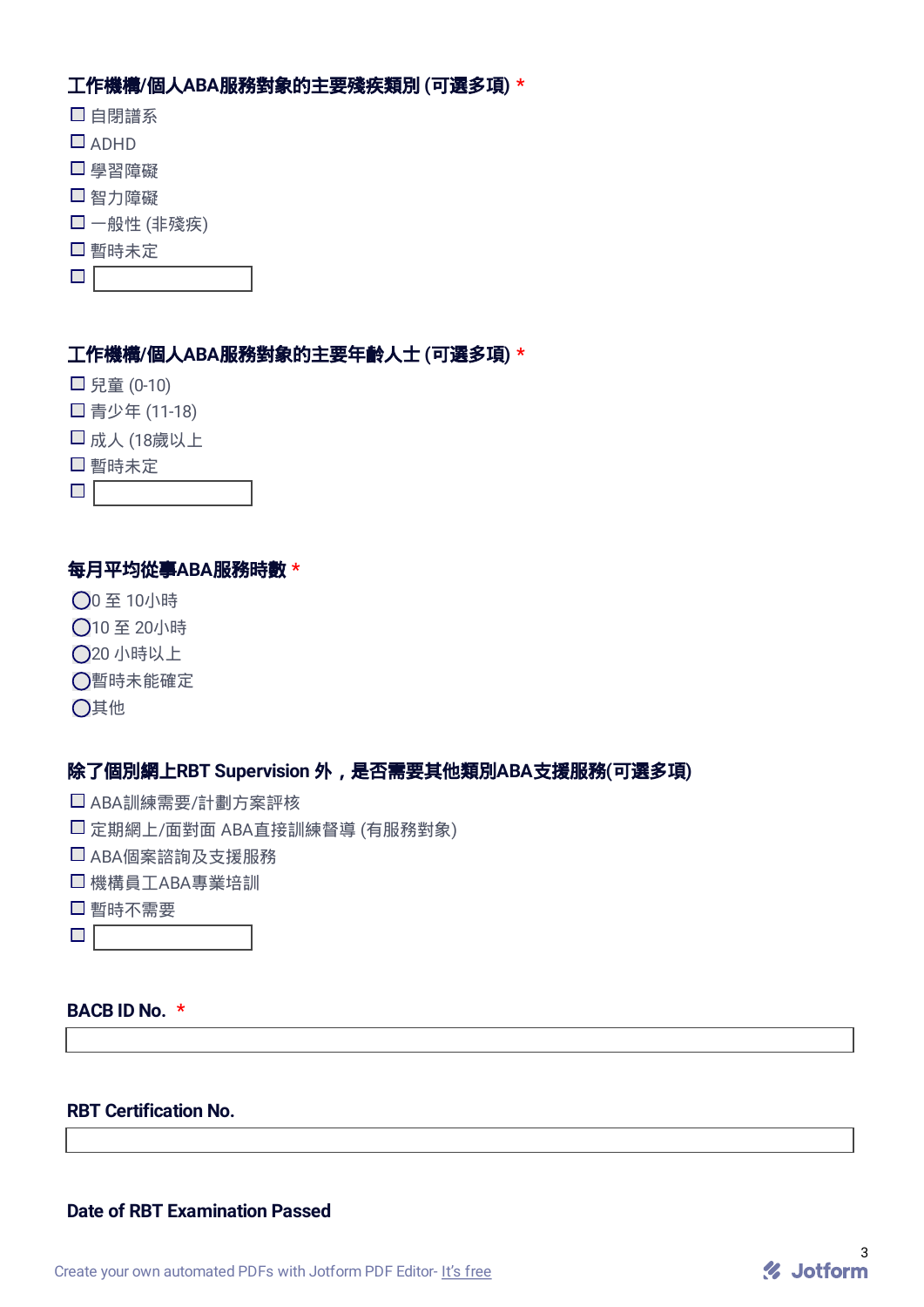#### 是否已通過**RBT**資歷認証考試 **\***

是

否 (修讀中)

 $|O|$ 

#### 是否 香港自閉症聯盟**RBT**課程學員 **\***

是 (已完成RBT課程) 是 (修讀中) 否

#### 香港自閉症聯盟**RBT**課程學員 **\***

RBT-1 (6-9/2020) RBT-2 (11/2020-3/2021) RBT-3 (5-8/2021) RBT-4 (9-12/2021) RBT-5 (3-6/2022) ORBT-6 (7-9/2022).

#### 預計開始**RBT Supervision** 日期 **\***

**III** 

月 日期 年

#### **RBT Supervision** 使用主要語言 **\***

粵語

普通話

英語

#### 其他資料

## 繳費方式 **\***

全年一次過繳費 全年分4期繳費

#### 付款途徑 **(**中國銀行**-HK, 012-566-0002734-6 Autism Hong Kong) \***

 $\bigcirc$